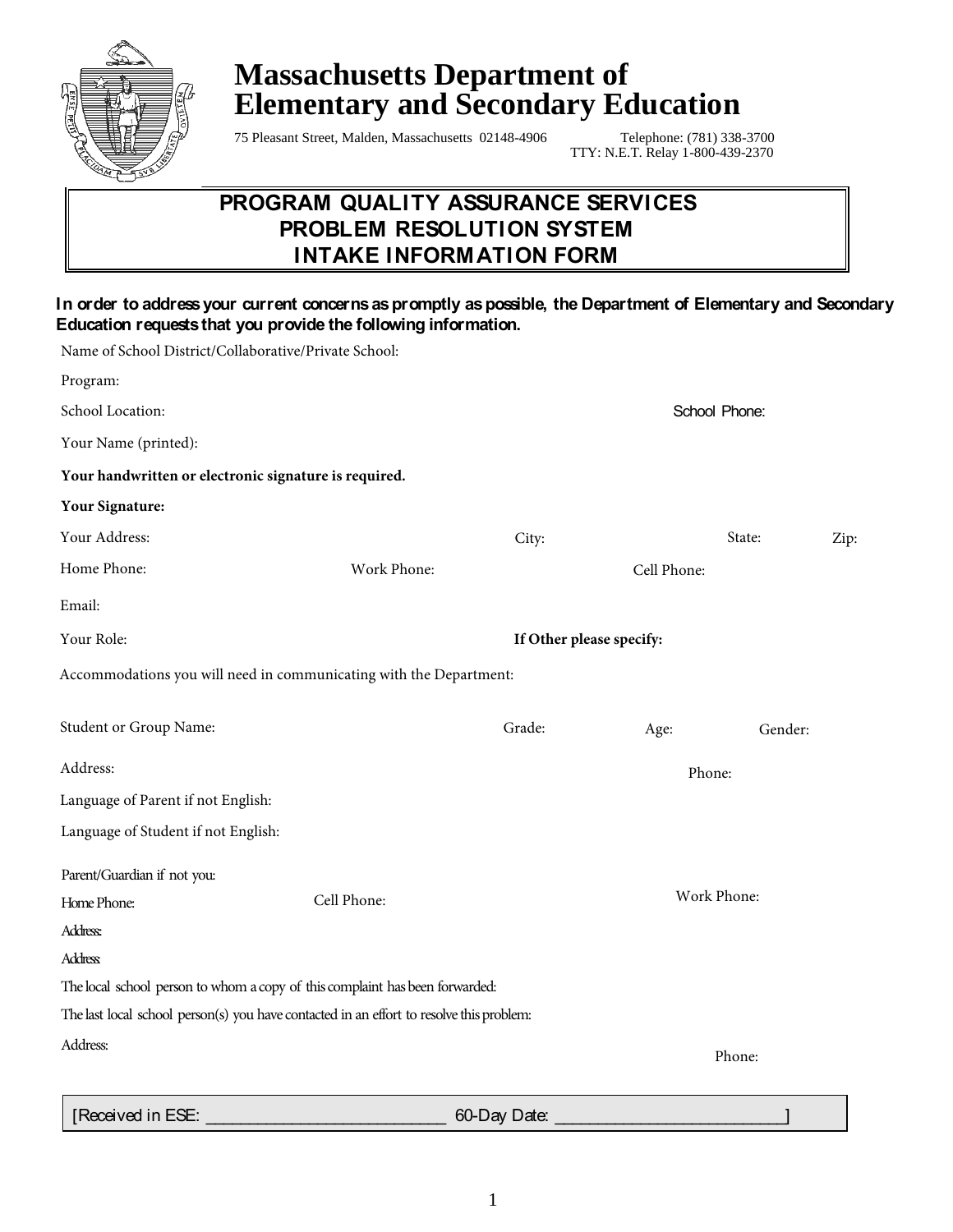**Please describe your concern on the attached page, stating the specific facts on which the concern is based. Please attach any documents that you believe would be helpful to the Department of Elementary and Secondary Education in understanding your concern.** 

**Please be certain to include a description of your attempts to resolve your current concern(s) prior to contacting the Department, and describe specific actions you believe would resolve your concern(s).**

**BRIEF STATEMENT OF CURRENT CONCERN(S)** 

## **YOUR ATTEMPTS TO RESOLVE CURRENT CONCERN(S)**

### **ACTIONS BY THE SCHOOL YOU BELIEVE WOULD RESOLVE YOUR CONCERN(S)**